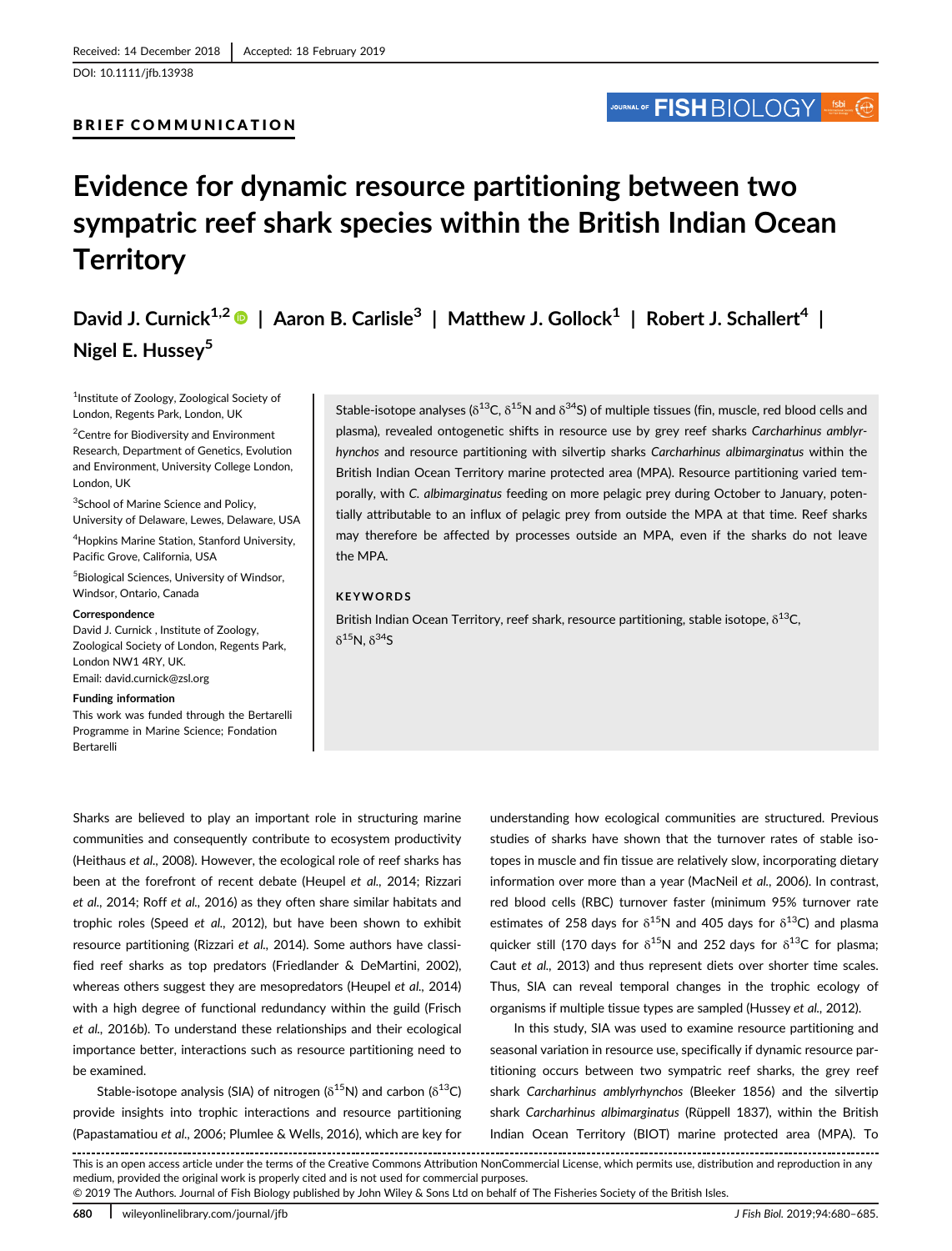complement carbon and nitrogen SIA, sulphur ( $\delta^{34}$ S) was also examined. Few  $\delta^{34}$ S data exist in truly marine environments but, as seawater ( $\delta^{34}$ S c. 22.9‰) and sediments ( $\delta^{34}$ S c. 1‰) have distinct  $\delta^{34}$ S signatures within the marine environment, it can help discriminate between organisms feeding on pelagic (expected higher  $\delta^{34}$ S values) v. benthic and lagoon-dependent prey (expected lower  $\delta^{34}$ S values: Gajdzik et al., 2016). Although previously used to investigate the feeding ecology of coastal sharks (Plumlee and Wells 2016), these data represent the first application of  $\delta^{34}$ S data to understand reef shark ecology.

All procedures undertaken in the course of this study were approved by the Zoological Society of London ethics committee.

Sampling was conducted between the 17th and 23rd January 2015 around Diego Garcia within the BIOT. Teleost fishes were caught using baited hand-lines, measured (fork length,  $L_F$ ) and muscle tissue extracted from below the dorsal fin. Sharks were caught using baited hand-lines or short long-lines (<20 hooks) with barbless circle hooks that were checked hourly. Once caught, species, sex and morphological measurements ( $L_F$  and pre-caudal length,  $L_{PC}$ ) were recorded and samples of first dorsal fin, muscle (at the base of the first dorsal fin), and blood were collected before returning the sharks to the water. Blood samples were taken from the caudal vein using a heparinized needle and syringe. Blood samples were spun immediately in a portable centrifuge until the blood fractionated. The resultant plasma and RBC layers were separated by pipette. Samples were stored on ice during transport, immediately frozen (−20°C) on return to the laboratory, and then processed and analysed for  $\delta^{13}C$ ,  $\delta^{15}N$ and  $\delta^{34}$ S following standard procedures (Supporting Information Material and Methods and Table S1).

The relationship between  $\delta^{13}$ C,  $\delta^{15}$ N and  $\delta^{34}$ S and <sub>LPC</sub> were analysed using least-squares linear regressions. Differences in isotope values between species were compared using ANOVA ( $\alpha$  = P < 0.05). Maximum likelihood standard ellipses were created for the  $\delta^{13}C$  and  $\delta^{15}$ N values for all tissues and for both shark species following Jackson et al. (2011). Ellipses were also generated for  $\delta^{34}$ S against both  $\delta^{13}$ C and  $\delta^{15}$ N for shark and teleost muscle tissue. In addition to standard ellipse area (SEA; contain c. 40% of the data and represent the core isotopic niche) and standard ellipse areas corrected for small sample size (SEAc), traditional convex hulls were also estimated (Layman et al., 2007). The overlap between C. amblyrhynchos and C. albimarginatus SEAc ellipses was calculated as a proportion of total SEAc ellipse area for each tissue type. Ellipse sizes were compared between species using Bayesian inference techniques within the jags and SIAR packages in R 3.4.0 [\(www.r-project.org](http://www.r-project.org)). Bayesian carbon isotope mixing models were used to quantify the probable contribution of reef v. pelagic derived food items to the diet of both shark species. End members were set as the most  $^{13}$ C depleted (pelagic) and most  $^{13}$ C enriched (reef) of the teleosts sampled (Table 1). The statistical programme R 3.4.0 was used for all analyses.

Twenty-six sharks were sampled, 15 C. amblyrhynchos and 11 C. albimarginatus, along with 37 Potential competitor–prey species spanning five teleost families (barracuda, Sphyraenidae; grouper, Serranidae; snapper, Lutjanidae; trevally, Carangidae; tuna, Scombridae; wahoo, Scombridae; Table 1). Mean ( $\pm$  SD) C. amblyrhynchos  $L_{PC}$  = 102.4 ± 22.23 cm; all individuals were female. C. albimarginatus

TABLE 1 Stable-isotope (6<sup>13</sup>C, 6<sup>15</sup>N and 6<sup>34</sup>S) values of different tissue types and morphometric measurements of Carcharhinus amblyrhynchos, Carcharhinus albimarginatus and Potential competitor-prey TABLE 1 Stable–isotope (δ<sup>13</sup>C, δ<sup>15</sup>N and δ<sup>34</sup>S) values of different tissue types and morphometric measurements of Carcharhinus amblyrhynchos, Carcharhinus albimarginatus and Potential competitor–prey P < 0.05 (see Supporting Information Table S2 for diagnostics) teleost species. Bold denotes significant difference between species: P < 0.05 (see Supporting Information Table S2 for diagnostics) teleost species. Bold denotes significant difference between species:

| ייטונים באריכן בין הארבות הייטונים בארבות הייטונים בין הייטונים בין הייטונים הייטונים בין לכל הייטונים הייטוני<br>הייטונים הייטונים בין הייטונים בין הייטונים בין הייטונים בין הייטונים בין הייטונים בין הייטונים בין הייטונים ב<br><b>Species</b>                                                                                                                                                                                           | $L_{PC}$ (cm) | $L_F$ (cm)                                                        |                | i                  |                |                                 | Muscle         |                             | <b>RBCª</b>                     |                | Plasma <sup>b</sup> |                |
|----------------------------------------------------------------------------------------------------------------------------------------------------------------------------------------------------------------------------------------------------------------------------------------------------------------------------------------------------------------------------------------------------------------------------------------------|---------------|-------------------------------------------------------------------|----------------|--------------------|----------------|---------------------------------|----------------|-----------------------------|---------------------------------|----------------|---------------------|----------------|
|                                                                                                                                                                                                                                                                                                                                                                                                                                              | Mean          | Mean                                                              | ίΗ)            | 6 <sup>13</sup> C% | $6^{15}$ N%    | $6^{13}C%$                      | $6^{45}N\%$    | $6^{34}$ 5%                 | $6^{13}C$ %                     | $6^{15}N\%$    | $6^{13}C%$          | $6^{45}N\%$    |
|                                                                                                                                                                                                                                                                                                                                                                                                                                              | (range)       | (range)                                                           |                | (mean ± SD)        | (mean ± SD)    | (mean $\pm$ SD) (mean $\pm$ SD) |                | (mean ± SD)                 | $(mean \pm SD)$ $(mean \pm SD)$ |                | $(mean \pm SD)$     | (mean ± SD)    |
| Sharks                                                                                                                                                                                                                                                                                                                                                                                                                                       |               |                                                                   |                |                    |                |                                 |                |                             |                                 |                |                     |                |
| C. amblyrhynchos                                                                                                                                                                                                                                                                                                                                                                                                                             |               | 102.4 (55-125)  113.5 (58-138)                                    | 15(0:15)       | $-12.2 \pm 1.1$    | $12.3 \pm 0.4$ | $-13.4 \pm 1.7$                 | $14.0 \pm 0.6$ | $17.5 \pm 0.9$              | $-14.0 \pm 1.3$ $13.7 \pm 0.4$  |                | $-13.7 \pm 1.0$     | $13.1 \pm 0.3$ |
| C. albimarginatus                                                                                                                                                                                                                                                                                                                                                                                                                            |               | 111.4 (91-141) <sup>c</sup> 124.5 (103-156) <sup>c</sup> 11 (7:4) |                | $-13.7 \pm 0.3$    | $12.0 \pm 0.4$ | $-14.6 \pm 1.0$                 | $13.3 \pm 0.8$ | $17.0 \pm 2.4$              | $-16.2 \pm 0.2$                 | $13.2 \pm 0.2$ | $-15.6 \pm 0.2$     | $12.4 \pm 0.2$ |
| Teleosts                                                                                                                                                                                                                                                                                                                                                                                                                                     |               |                                                                   |                |                    |                |                                 |                |                             |                                 |                |                     |                |
| Barracuda, Sphyraenidae                                                                                                                                                                                                                                                                                                                                                                                                                      |               | $57.7(45.5 - 72)$                                                 | $\overline{a}$ |                    |                | $-17.0 \pm 0.5$                 | $13.6 \pm 0.5$ | $15.0 \pm 1.7$              |                                 |                |                     |                |
| Grouper, Serranidae                                                                                                                                                                                                                                                                                                                                                                                                                          |               | $61.5(21 - 95)$                                                   |                |                    |                | $-15.3 \pm 1.8$                 | $13.7 \pm 0.4$ | $13.9 \pm 5.4$              |                                 |                |                     |                |
| Snapper, Lutjanidae                                                                                                                                                                                                                                                                                                                                                                                                                          |               | $36.3(21 - 59)$                                                   |                |                    |                | $-16.8 \pm 0.2$                 | $13.1 \pm 0.2$ | $16.2 \pm 1.8$ <sup>d</sup> |                                 |                |                     |                |
| Trevally, Carangidae                                                                                                                                                                                                                                                                                                                                                                                                                         |               | 54.0 (51-57)                                                      |                |                    |                | $-13.6 \pm 2.0$                 | $13.7 \pm 0.1$ | $17.2 \pm 0.8$              |                                 |                |                     |                |
| Tuna, Scombridae                                                                                                                                                                                                                                                                                                                                                                                                                             |               | 52.6 (30-70)                                                      | $^{12}$        |                    |                | $-17.1 \pm 0.5$                 | $13.1 \pm 1.1$ | $16.6 \pm 2.8$              |                                 |                |                     |                |
| Wahoo, Scombridae                                                                                                                                                                                                                                                                                                                                                                                                                            |               | $110.5(94 - 133)$                                                 | ٥              |                    |                | $-16.7 \pm 0.2$                 | $12.5 \pm 0.7$ | $17.1 \pm 1.0$              |                                 |                |                     |                |
| $L_{\rm PC}$ , pre-caudal length; $L_{\rm F}$ fork length; $n,$ the numbers of animals sampled with shark sex ratios (M:F); RBC, red blood cells.<br>Plasma samples were collected for 5 C. amblyrhynchos and 7 C. albimarginatus only.<br>'Morphometric measurements of one male C. albimarginatus were not recorded<br>RBC samples were 5 C. amblyrhynchos and 7 C. albimarginatus only.<br>"Sulphur data were not available for one tuna. |               |                                                                   |                |                    |                |                                 |                |                             |                                 |                |                     |                |

<sup>d</sup>Sulphur data were not available for one tuna.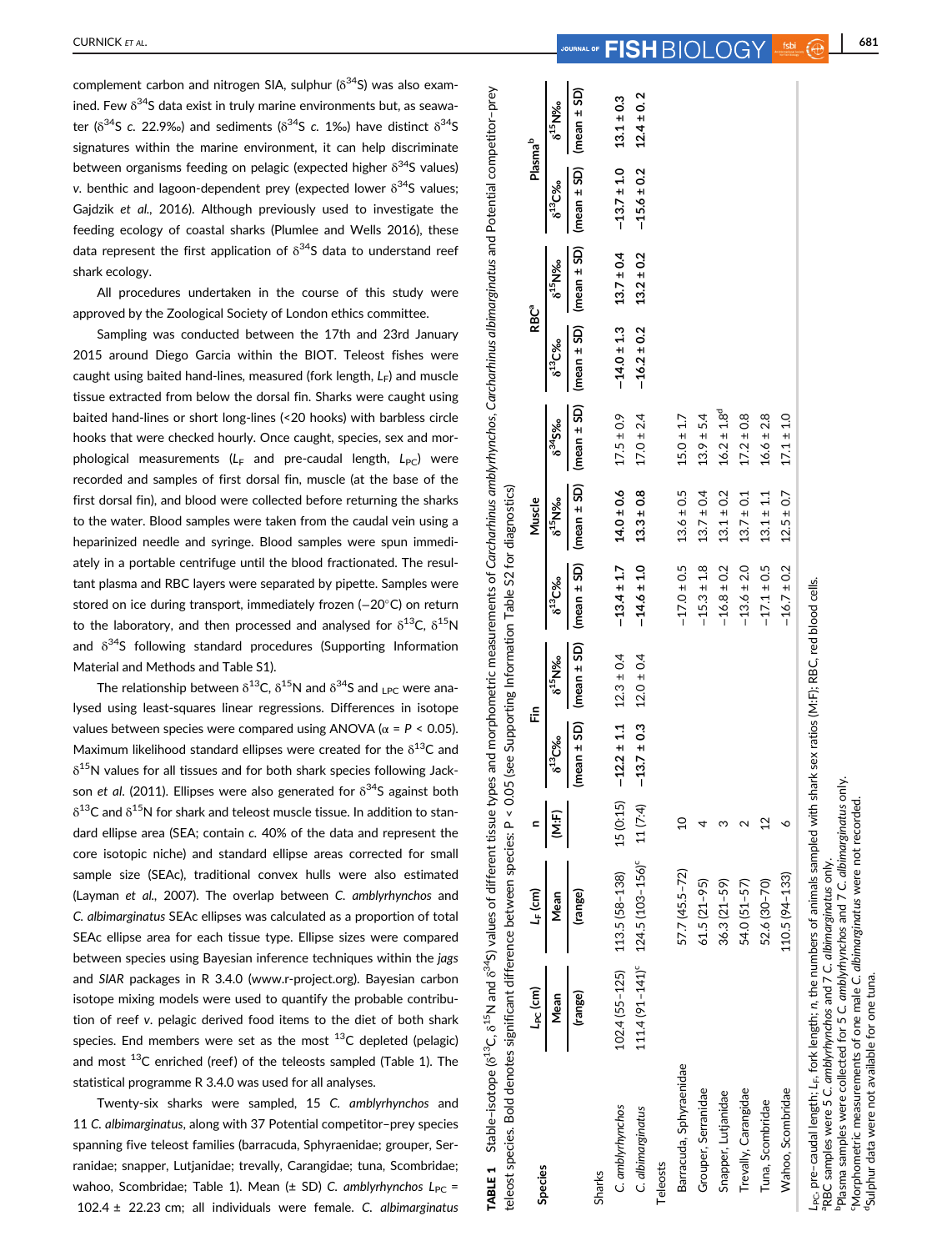**TABLE 2** Results of linear regressions examining the effect of size of reef sharks on  $\delta^{13}C$ ,  $\delta^{15}N$  and  $\delta^{34}S$  values in fin, muscle, red blood cells (RBC) and plasma in reef sharks. C. amblyrhynchos with pre-caudal lengths (PCLs) less than 80 cm in length were removed due to potential maternal effects

| <b>Species</b>    | $\delta^{13}C$ |         |         | $\delta^{15}N$ |         |         | $\delta^{34}S$ |      |         |
|-------------------|----------------|---------|---------|----------------|---------|---------|----------------|------|---------|
|                   | $r^2$          | P       | slope   | $r^2$          | P       | slope   | $r^2$          | P    | slope   |
| C. amblyrhynchos  |                |         |         |                |         |         |                |      |         |
| Fin               | 0.48           | 0.01    | 0.06    | 0.64           | < 0.001 | 0.03    |                |      |         |
| Muscle            | 0.58           | < 0.001 | 0.09    | 0.01           | 0.81    | 0.00    | 0.16           | 0.16 | $-0.02$ |
| <b>RBC</b>        | 0.85           | 0.08    | 0.19    | 0.46           | 0.32    | 0.03    |                |      |         |
| Plasma            | 0.76           | 0.13    | 0.13    | 0.32           | 0.44    | 0.02    |                |      |         |
| C. albimarginatus |                |         |         |                |         |         |                |      |         |
| Fin               | 0.08           | 0.36    | 0.00    | 0.17           | 0.16    | $-0.01$ |                |      |         |
| Muscle            | 0.06           | 0.50    | 0.01    | 0.02           | 0.66    | $-0.01$ | 0.10           | 0.39 | 0.04    |
| <b>RBC</b>        | 0.01           | 0.87    | 0.00    | 0.46           | 0.14    | 0.01    |                |      |         |
| Plasma            | 0.34           | 0.22    | $-0.01$ | 0.10           | 0.55    | 0.00    |                |      |         |
|                   |                |         |         |                |         |         |                |      |         |

Bold denotes significant relationships with PCL at  $P \le 0.05$ .

 $L_{PC}$  = 111.4 ± 18.18 cm and included seven males and four females (Table 1). L<sub>PC</sub> correlated positively with  $\delta^{13}$ C in C. amblyrhynchos fin  $(P < 0.05, r^2 = 0.44)$  and muscle tissue  $(P < 0.05, r^2 = 0.55)$  and  $\delta^{15}N$ of fin tissue ( $P < 0.05$ ,  $r^2 = 0.61$ ), indicating an ontogenetic shift in foraging location and trophic position, respectively (Table 2 and Supporting Information Figures S1, S2). In contrast, no significant relationships were found between length and  $\delta^{13}C$  or  $\delta^{15}$ N in C. albimarginatus for any tissue type suggesting that neither foraging location nor trophic position were influenced by body size (Table 2 and Supporting Information Figure S2). Endo et al. (2016) reported similar results from C. albimarginatus in the Pacific Ocean, although they noted a decline in  $\delta^{13}$ C with

increasing body size in females. No significant length relationships were found for either species in relation to  $\delta^{34}$ S (Table 2 and Supporting Information Figure S3), though the small sample size may affect observed relationships.

C. amblyrhynchos had significantly higher  $\delta^{15}N$  values in all tissues except fin when compared with C. albimarginatus, but differences were relatively small (0.5–0.7‰; Table 1 and Supporting Information Table S2). This supports previous studies that have found these two species feed at a similar trophic level (Cortés, 1999). C. amblyrhynchos also had significantly higher  $\delta^{13}$ C values than C. albimarginatus in all tissues (+1.2–2.2‰; Table 1 and Supporting Information Table S2). This indicates that while these species co-exist and feed at a similar



FIGURE 1 Bayesian isotope mixing models were used to determine the extent that Carcharhinus amblyrhynchos and Carcharhinus albimarginatus were reliant on reef (blue) or pelagic (red) resources. End members were set as the most  $\delta^{13}$ C depleted (pelagic) and most  $\delta^{13}$ C enriched (reef) of the teleosts sampled (trevally (Carangidae) for reef, tuna (Scombridae) for pelagic). Posterior probability distributions indicate model predictions of reliance on a given source with higher values indicating greater reliance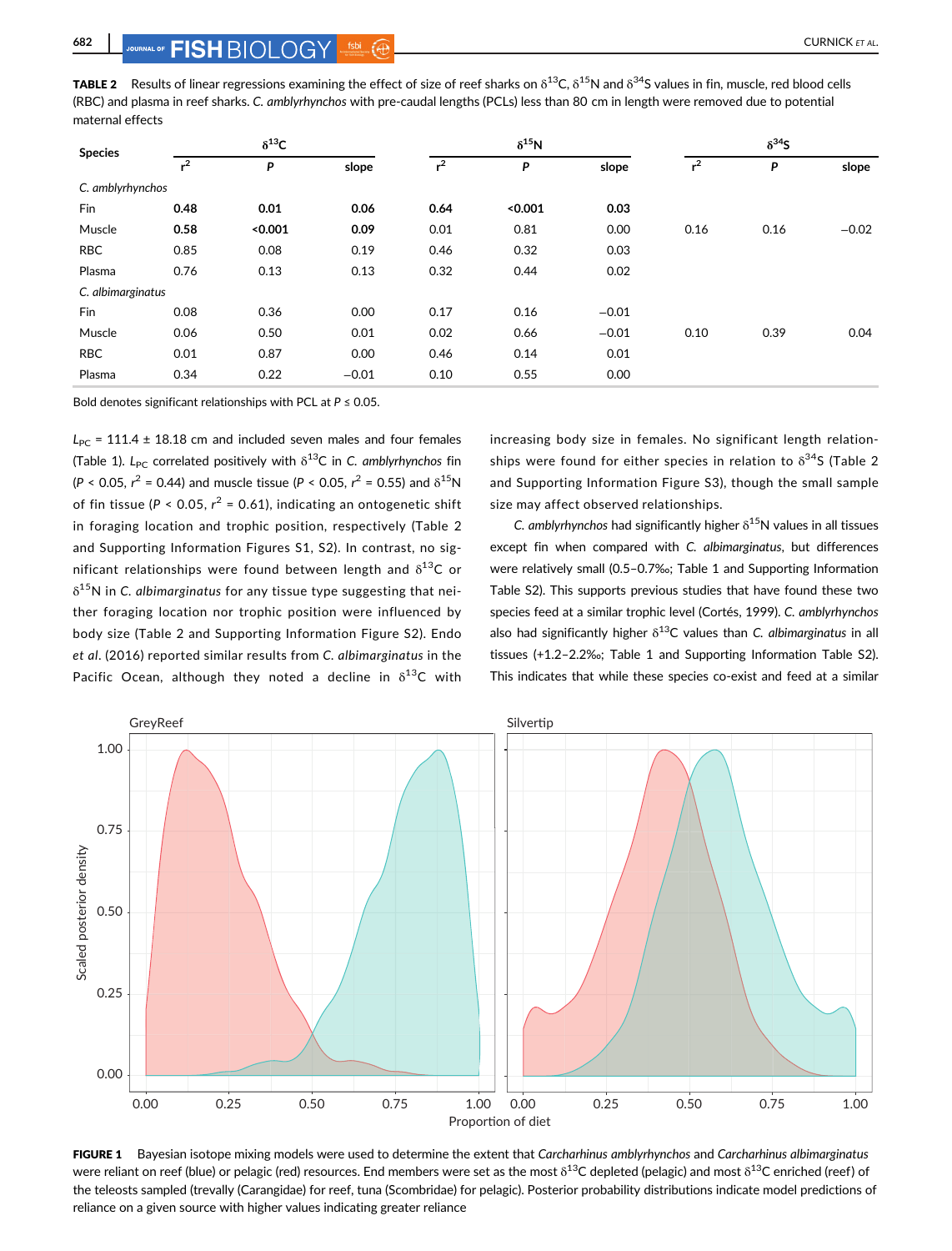

**FIGURE 2** (a) Maximum likelihood standard ellipse areas ( $\circ$ , 40% of the data) for isotopes  $\delta^{13}$ C v.  $\delta^{15}$ N in fin, (b) muscle, (c) red blood cell, (d) plasma and for isotope  $\delta^{34}S$  v.  $\delta^{15}S$  (e) and  $\delta^{15}N$  (f) of Carcharhinus amblyrhynchos ( $\odot$ ) and Carcharhinus albimarginatus ( $\odot$ ). Convex hulls (------) are drawn between the centers of each group. Overlapping values, if present, are the proportion of overlapping area of the two ellipses. Potential competitor–prey teleost data are shown (.) with associated error bars (± 1 SD). Ellipses for red blood cell and plasma presented for reference but represent small sample sizes (< 10) and therefore come with lower confidence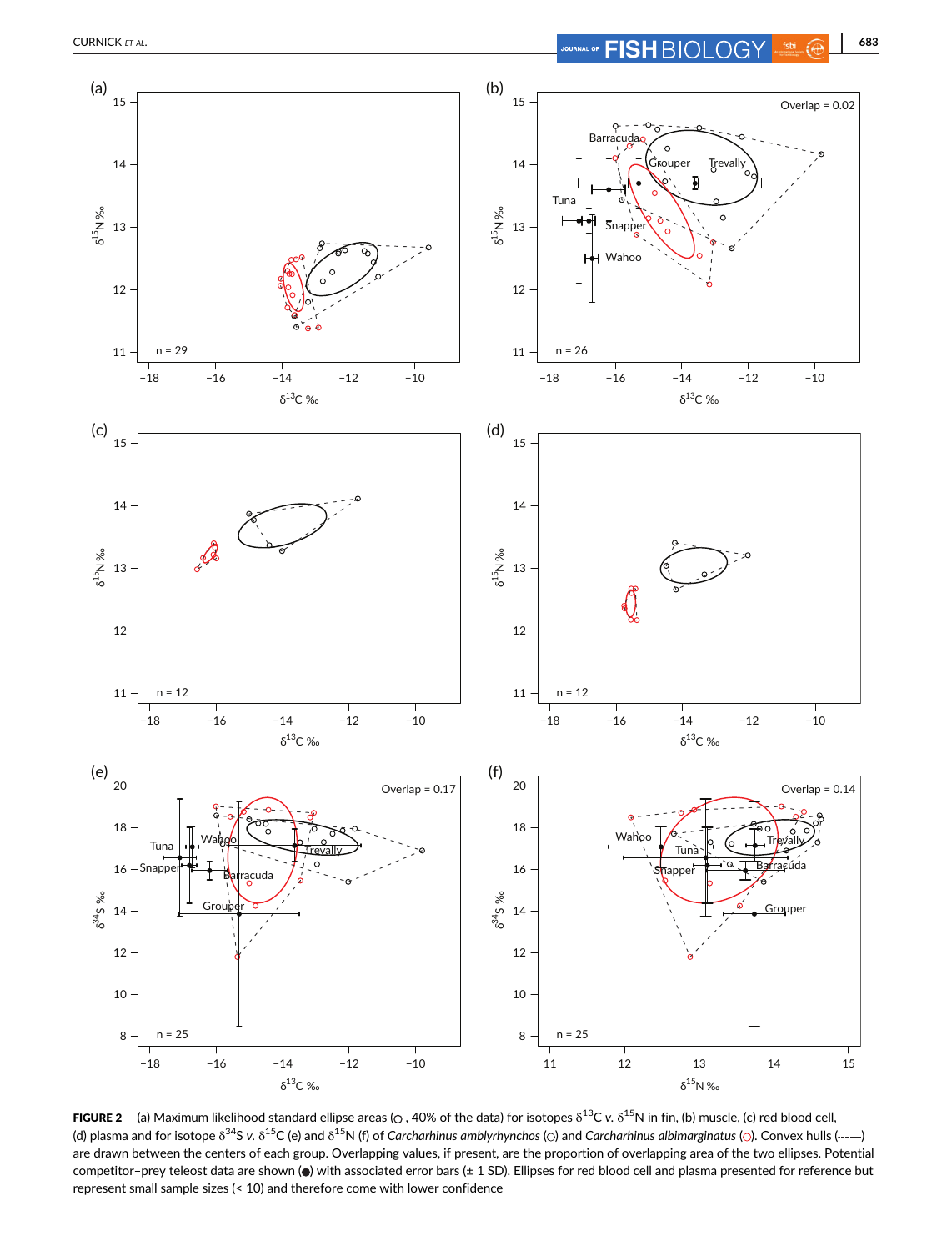**684 CURNICK ET AL.** JOURNICK ET AL.

trophic level, there is a degree of resource partitioning. Overall,  $\delta^{15}N$ values of teleosts sampled were similar to those of both C. amblyrhynchos and C. albimarginatus, suggesting these species may not represent direct prey for reef sharks and feed at similar trophic levels. These data broadly support observations of Roff et al. (2016) who classify C. amblyrhynchos as mesopredators that occupy a similar trophic level to large piscivorous fishes. Owing to restrictions in the BIOT MPA, it was not possible to sample lower trophic level species that have been shown to contribute significantly to the diet of reef sharks (Frisch et al., 2016b). Tunas have the lowest mean  $\delta^{13}$ C values and therefore the strongest pelagic signal (mean  $\pm$  SD = -17.1%  $\pm$ 0.5); whereas the highest mean  $\delta^{13}$ C values were found in reef associated trevally (−13.6‰ ± 2.0; Table 1).

We used the  $\delta^{13}$ C of potential competitor-prey teleost species to assess the relative importance of different food webs (pelagic v. reef) to sharks. To do this we used a  $\delta^{13}$ C discrimination factor of 0.00% and a standard deviation of  $\pm$  0.33 (Hussey et al., 2010). Bayesian mixing models indicate that C. amblyrhynchos derive c. 78% of their biomass from reef sources compared with just c. 60% for C. albimarginatus (Figure 1). Interestingly, while the relatively increased dependence of C. amblyrhynchos on reef resources presented here are broadly consistent with findings for C. amblyrhynchos in the Great Barrier Reef (Frisch et al., 2016b), they are in contrast to C. amblyrhynchos in Palmyra Atoll  $(5^{\circ} 53'$  $(5^{\circ} 53'$  $(5^{\circ} 53'$  $(5^{\circ} 53'$  $(5^{\circ} 53'$ [01](https://tools.wmflabs.org/geohack/geohack.php?pagename=Palmyra_Atollandparams=5_53_1_N_162_4_42_W_type:city)" N,  $162^{\circ}$  [04](https://tools.wmflabs.org/geohack/geohack.php?pagename=Palmyra_Atollandparams=5_53_1_N_162_4_42_W_type:city)' [42](https://tools.wmflabs.org/geohack/geohack.php?pagename=Palmyra_Atollandparams=5_53_1_N_162_4_42_W_type:city)" [W\)](https://tools.wmflabs.org/geohack/geohack.php?pagename=Palmyra_Atollandparams=5_53_1_N_162_4_42_W_type:city) which derive the majority (c. 86%) of their biomass from pelagic sources (McCauley et al., 2012). These data suggest significant ecological variability within a reef-shark species dependent on location.

Here, some of the first  $\delta^{34}$ S data examining trophic interactions and resource partitioning among sharks on remote coral reefs is presented. No significant difference in  $\delta^{34}$ S values was observed between shark species, but both exhibited large ranges (C. amblyrhynchos 15.4–18.6‰; C. albimarginatus 11.8–19.0‰; Table 1 and Figure 2e,f). Mean  $\delta^{34}$ S values for reef sharks (17.0–17.5‰) suggest they are heavily dependent on pelagic productivity (Gajdzik et al., 2016). However, the wide ranges suggest they have diverse intraspecific feeding strategies, especially C. albimarginatus, verifying previous dietary studies (Cortés 1999). Teleosts had similar  $\delta^{34}$ S values when compared with reef sharks, again suggesting a strong dependence on pelagic prey items (Table 1). Interestingly, epinephelids had the lowest mean  $\delta^{34}$ S value (13.9 ± 5.4‰) and the largest range (Table 1). This is consistent with their broad diet across benthic and pelagic sources (Frisch et al., 2016a).

For all tissue types, SEAc for  $\delta^{13}$ C and  $\delta^{15}$ N values were considerably larger in C. amblyrhynchos (fin =  $1.26$ ; muscle =  $3.30$ ; RBC = 1.75; plasma = 1.18) than C. albimarginatus (fin =  $0.36$ ; muscle = 1.57; RBC = 0.08; plasma = 0.12; Figure 2a–d and Supporting Information Table S3), suggesting C. amblyrhynchos have a larger isotopic niche and a more generalised feeding ecology than C. albimarginatus. Overall, very little isotopic niche overlap occurred between the two species with only muscle tissue showing a small degree of overlap (0.02; Figure 2b, but note small sample sizes). These data indicate clear niche partitioning between these two closely related species. Our findings also support the categorization proposed by Frisch et al. (2016b) that C. amblyrhynchos are true reef sharks but C. albimarginatus are less dependent on reef-based resources. Furthermore, it appears that this partitioning of resources varies temporally. While muscle isotope data indicate that these sharks exploit different resources over long time frames, niche partitioning was most evident in tissues with faster turnover rates (Figure 2a–d). Though our sample size was limited, we postulate that this may be driven by seasonal increases in the use of pelagic resources by C. albimarginatus relative to C. amblyrhynchos. As sampling occurred in January, this would suggest that C. albimarginatus increased their use of pelagic resources in prior months (c. October–December). This timeframe matches the historical peak pelagic fishing season (October–January) within BIOT when a purse-seine fishery targeted migrating yellowfin tuna Thunnus albacares (Bonnaterre 1788) (Mees et al., 2009). Recent tagging studies have shown that C. albimarginatus remain within the BIOT MPA boundaries (A Carlisle unpubl. data) and are therefore directly spatially protected from the effects of legal fishing vessels, although the illegal poaching of sharks occurs within the MPA (Ferretti et al., 2018). Such findings are important to consider when establishing and managing protected areas, which are usually focused on protecting intrinsic characteristics of a species such as home ranges or important life cycle events (e.g., spawning grounds; Green et al., 2014). However, it is clear that relative to C. amblyrhynchos, C. albimarginatus are more dependent on pelagic prey, some of which may migrate into BIOT MPA from outside. Thus, sharks, particularly C. albimarginatus, within the MPA may therefore be indirectly affected by processes such as fisheries beyond its borders.

# ACKNOWLEDGEMENTS

We thank the BIOT Administration for granting us permission to undertake the research and military personnel in Diego Garcia for their support during fieldwork.

#### ORCID

David J. Curnick <https://orcid.org/0000-0002-3093-1282>

### REFERENCES

- Caut, S., Jowers, M. J., Michel, L., Lepoint, G., & Fisk, A. T. (2013). Diet-and tissue-specific incorporation of isotopes in the shark Scyliorhinus stellaris, a North Sea Mesopredator. Marine Ecology Progress Series, 492, 185–198.
- Cortés, E. (1999). Standardized diet compositions and trophic levels of sharks. ICES Journal of Marine Science, 56, 707–717.
- Endo, Kimura, O., Ohta, C., Koga, N., Kato, Y., Fuji, Y., & Haraguchi, K., Jowers, M. J.. (2016). Metal concentrations in the liver and stable isotope ratios of carbon and nitrogen in the muscle of silvertip shark (Carcharhinus albimarginatus) culled off Ishigaki Island, Japan: changes with growth. PloS One, 11(2), e0147797.
- Ferretti, F., Curnick, D., Liu, K., Romanov, E. V., & Block, B. A. (2018). Shark baselines and the conservation role of remote coral reef ecosystems. Science Advances, 4, eaaq0333.
- Friedlander, A. M., & DeMartini, E. E. (2002). Contrasts in density, size and biomass of reef fishes between the northwestern and the Main Hawaiian islands: the effects of fishing down apex predators. Marine Ecology Progress Series, 230, 253–264.
- Frisch, A. J., Cameron, D. S., Pratchett, M. S., Williamson, D. H., Williams, A. J., Reynolds, A. D., et al. (2016a). Key aspects of the biology, fisheries and management of coral grouper. Reviews in Fish Biology and Fisheries, 26, 303–325.